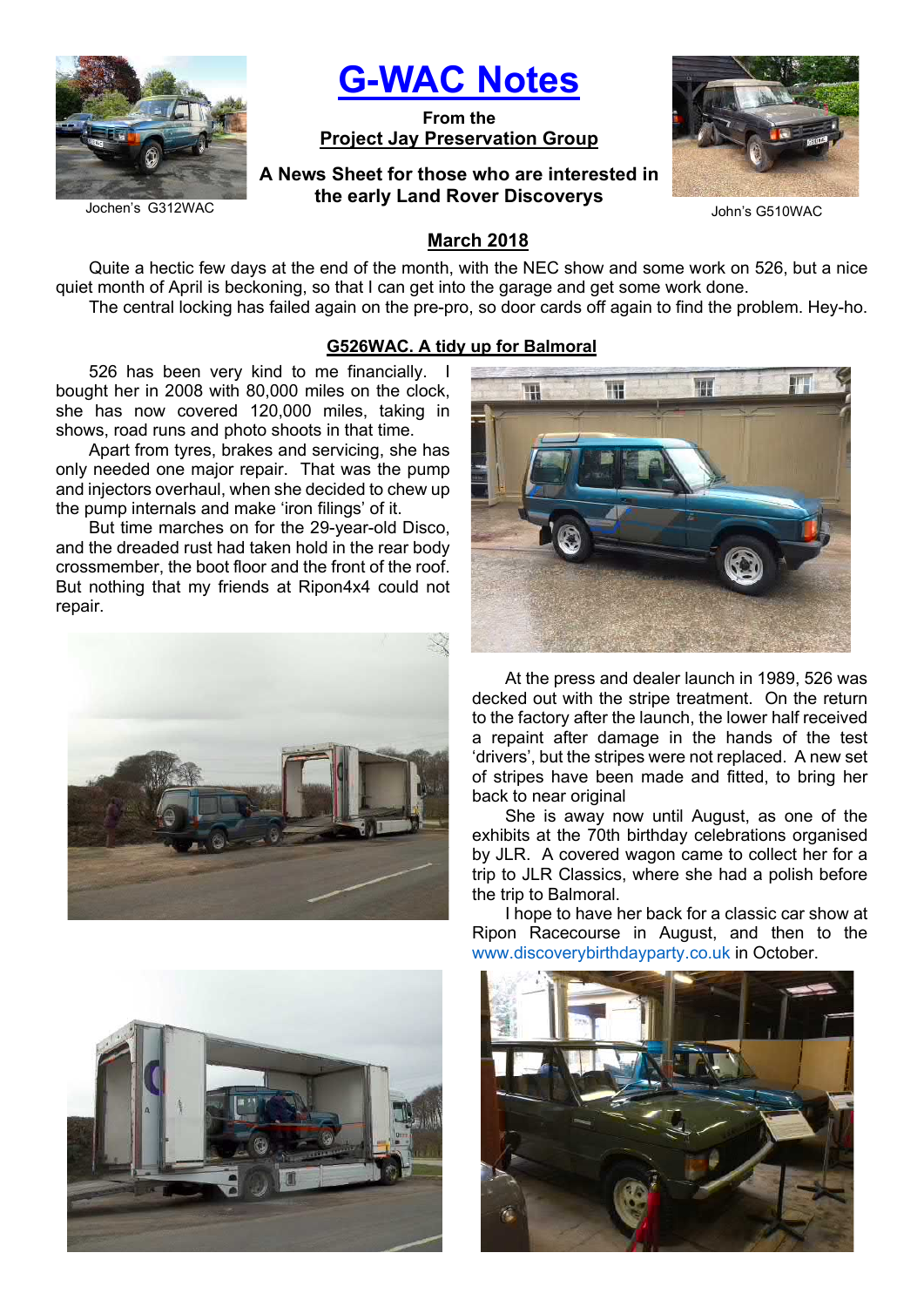### The Practical Classics Classic Car and Restoration Show at the NEC Birmingham. 23rd – 25th March 2018

Whilst I have been to the NEC for other shows, I have never attended this show before, so the whole experience was new to me. As I drove RFL into Hall 5, one of the NEC's largest, on Thursday morning, set up day, I was suddenly overwhelmed by the sheer size of the place. RFL felt small and lost.

As we were the first there, we quickly found our stand position and began setting out our territory. We had the CVC register behind us, Series 2, next to us, Series I across a small walk through and some ex military Land Rovers behind them. Opposite were a group of tiny MR2 owners with their highly polished cars.

Next to arrive was Charles with C742HUH, no brakes and only stopped via the careful application of the park brake. HUH is an early prototype and shows a lot of history with its presence.

Roy, Daphne, Patrick and Graham arrived soon after with the two five door cars G513DHP and G226EAC respectively, and the stand started to take shape.

I had to leave at this point, so I missed the arrival of G478WAC, kindly brought up from Devon by Mark and Sonia. 478, as many will know, is undergoing a body off transformation, and so only the rolling (pushed) chassis was able to be present. It was there in spirit if not in body.

So, the stand with its four and a half Discoverys was complete.

Sadly, I missed Friday, but I was informed by the team that it was a very busy day with lots of interest shown in our collection of vehicles. The crew got their hands dirty taking the rusty rear brake callipers off and putting new ones onto 478's chassis.

On Sunday Roy was spotted giving young Jack some lessons on refitting wheels, one can't start learning too early and particularly from the "master"

Saturday and Sunday proved to be the same. With the two halls of

the NEC packed with really shiny metal in every shape you can get on wheels, I was truly amazed at the amount of interest our cars received. With a steady stream of interested people prepared to come over to take a look at our cars and chat with us, time passed quickly.

From fellow Land Rover enthusiasts,

who took a keen interest in the display, to folk who had previously owned a Discovery and were taking

a nostalgic trip down memory lane back to, and I quote many "the best car I have ever owned" through to general classic enthusiasts who admitted at being surprised to see Discoverys at a classic car event.

As we chatted, this turned into genuine interest particularly when it was realised what we as a group were promoting.

It was so nice to receive the compliments and encouragement for the continued preservation of the iconic vehicles we own, and that finally a group was prepared to start flag waving for the car that saved the company. These cars of ours are now real classics…. And worth saving!!



Come the end of the show, I was quite proud of my rust bucket.

A massive thank you to Roy and Daphne for organising and attending the show and bringing G513DHP. We must also thank him for carrying out all the behind the scenes administration that it takes to attend these shows.

Thanks also to go to Patrick Berry for being a star with the spanners; Mark Harrow, wife Sonia for bringing G478WAC's chassis all the way from Devon to form the centre piece of the display. To Charles Whitaker for bringing C742HUH, a real talking point for the display and to Graham Bethell for bringing G226EAC.

Attending these shows is great fun, so if you can spare the time to display your pride and joy then why not go for it.

Our attention now turns to the next few show dates. Gaydon Land Rover Show 12th - 13th May, Land Rover Legends Show Bicester Heritage 26th – 27th May, The Scottish Land Rover Show 26th -27th May, The Malvern Land Rover Show 2nd – 3rd June, Billing Land Rover Show, 30th June - 1st July and Kelmarsh 27th - 29th July.

 We are in need of your support and cars for these events so please join us.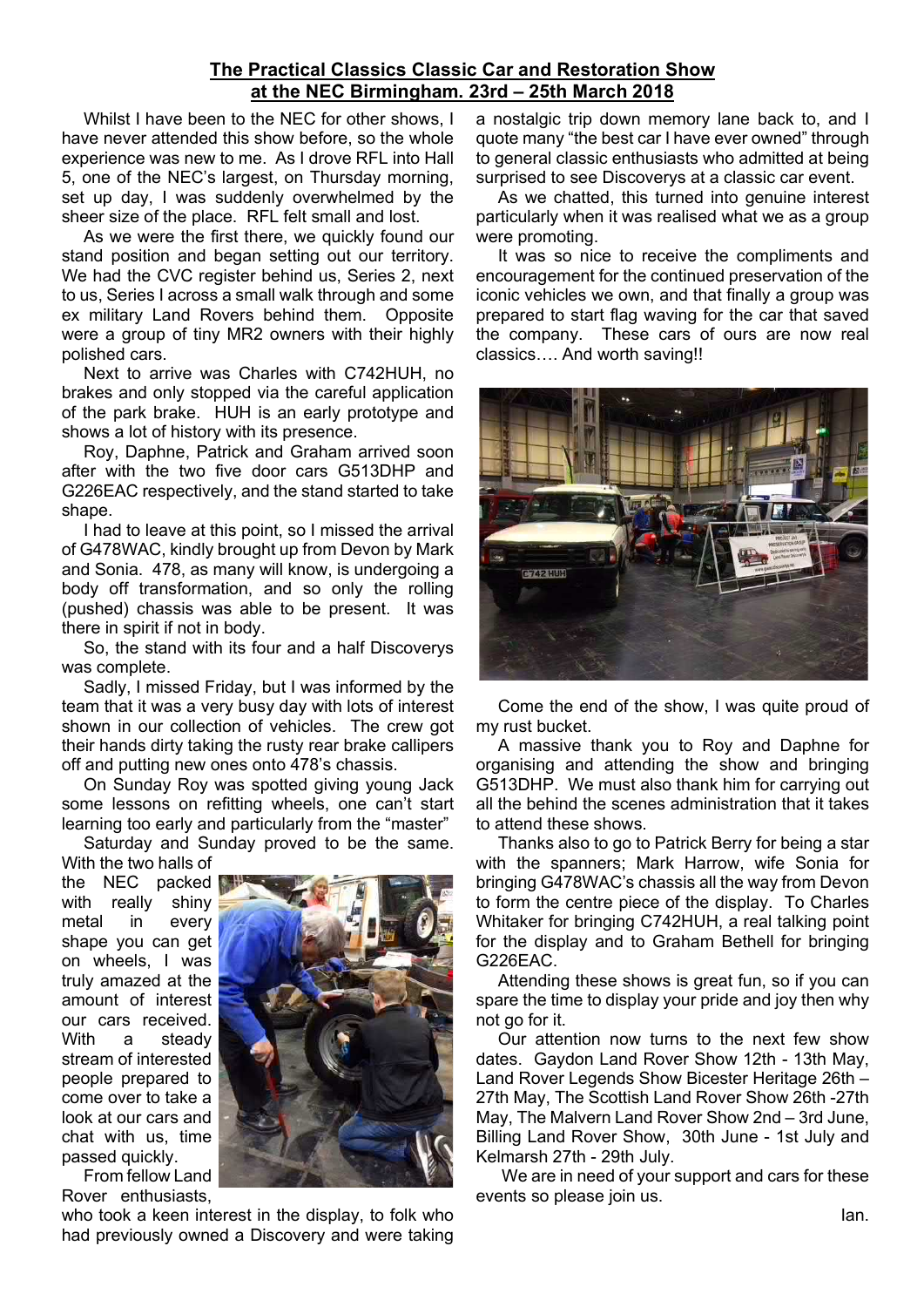### **Shows 2018**

| April                     |                                                                                                                                                                                                                   |  |  |  |  |
|---------------------------|-------------------------------------------------------------------------------------------------------------------------------------------------------------------------------------------------------------------|--|--|--|--|
| 8th                       | Newbury 4x4 & Vintage Spares Day . Newbury Showground, Chieveley, Berkshire.<br>RG18 9QZ. www.4x4sparesday.co.uk                                                                                                  |  |  |  |  |
| 22nd                      | Ripon Spring Classic Car & Bike Show & Autojumble. Ripon Racecourse, Boroughbridge<br>Road, Ripon, North Yorkshire. HG4 1UG. www.markwoodwardclassicevents.com                                                    |  |  |  |  |
| May                       |                                                                                                                                                                                                                   |  |  |  |  |
| 12th-13th                 | Gaydon Land Rover Show. British Motor Museum, Banbury Road, Gaydon,<br>Warwickshire. CV35 0BJ. shows@britishmotormuseum.co.uk                                                                                     |  |  |  |  |
| 26th - 27th               | Scottish Land Rover Show. Royal Highland Centre, Ingliston, Edinburgh. EH28 8NB.<br>www.scottishlandrovershow.com                                                                                                 |  |  |  |  |
| 26th - 27th<br>28th       | Legends Land Rover Show. Bicester Heritage, Oxfordshire. www.landroverlegends.com<br>Yorkshire Classic Vehicle Show & Land Rover Display. Ripley Castle. Harrogate. HG3 3EA.<br>www.markwoodwardclassicevents.com |  |  |  |  |
| June                      |                                                                                                                                                                                                                   |  |  |  |  |
| $2nd - 3rd$               | Malvern Land Rover show & 4x4 Spares Weekend. Three Counties Showground, Malvern.<br>Worcestershire. WR13 6NW. www.4x4sparesday.co.uk                                                                             |  |  |  |  |
| 17th                      | Classics in the Park. Raby Castle, Staindrop, Co. Durham DL2 3AH.<br>www.markwoodwardclassicevents.com                                                                                                            |  |  |  |  |
| 23rd - 24th               | Rover Sports Register. National Rally. Newby Hall, Ripon. North Yorkshire. HG4 5AJ                                                                                                                                |  |  |  |  |
| 23rd - 24th<br>30th - 1st | Classic and Sports Car Show. Bicester Heritage in Oxfordshire. www.bicesterheritage.co.uk<br>Billing Land Rover Show. Great Billing, Northamptonshire. NN7 1AL                                                    |  |  |  |  |
| July                      |                                                                                                                                                                                                                   |  |  |  |  |
| 1st                       | Leighton Hall Classic Car & Bike Show. Leighton Hall, Carnforh, Lancashire. LA5 9ST<br>www.markwoodwardclassicevents.com                                                                                          |  |  |  |  |
| 22nd                      | Lytham Hall Classic Car & Motorcycle Show. Lytham Hall, Ballham Road,<br>Lancashire. FY8 4JX. www.markwoodwardclassicevents.com<br>Lytham St. Annes,                                                              |  |  |  |  |
| 27th - 29th               | Kelmarsh Land Rover Show. Kelmarsh Hall, Kelmarsh, Northamptonshire. NN6 9LY                                                                                                                                      |  |  |  |  |
| <b>August</b>             |                                                                                                                                                                                                                   |  |  |  |  |
| 12 <sub>th</sub>          | Classics in the Park. Raby Castle, Staindrop, Co. Durham DL2 3AH.<br>www.markwoodwardclassicevents.com                                                                                                            |  |  |  |  |
| 20th - 26th               | Discovery Owners Club, Weymouth Caravan Rally. Bagwell Farm Touring Park, Knights in<br>the Bottom, Chickerell, Weymouth, Dorset. DT3 4EA. http://www.bagwellfarm.co.uk/                                          |  |  |  |  |
| 26th                      | Ripon Classic Car & Bike Show & Autojumble. Ripon Racecourse, Boroughbridge<br>Road, Ripon, North Yorkshire. HG4 1UG. www.markwoodwardclassicevents.com                                                           |  |  |  |  |
| October                   |                                                                                                                                                                                                                   |  |  |  |  |
| 14 <sub>th</sub>          | Ripon 4x4 & Vintage Spares Day. Ripon Racecourse, Boroughbridge Road, Ripon,<br>North Yorkshire. HG4 1UG. www.4x4sparesday.co.uk                                                                                  |  |  |  |  |
| 20th - 21st               | Discovery Birthday Party. Plymouth Hoe. www.discoverybirthdayparty.co.uk                                                                                                                                          |  |  |  |  |
| 28th                      | Malvern 4x4 & Vintage Spares Day. Wye Halls, Three Counties Showground, Malvern,<br>Worcestershire. WR, www.4x4sparesday.co.uk                                                                                    |  |  |  |  |

# Two G-WACs change hands

312 and 510 have been sold to new owners this month. Simon has sold 312 to Jochen, who will be taking her over to Germany, and Mark has sold 510 to John.

John is not new to our enthusiasm for these old Discoverys, as he already owns G67 RYJ, which must be one of the most original and lowest mileage Discoverys still in use.

Both cars will be restored/preserved by their new owners.

PETER JAMES INSURANCE. 772, Hagley Road West, Oldbury, West Midlands. B68 0PJ. Telephone: 0121 506 6040. www.peterjamesinsurance.co.uk